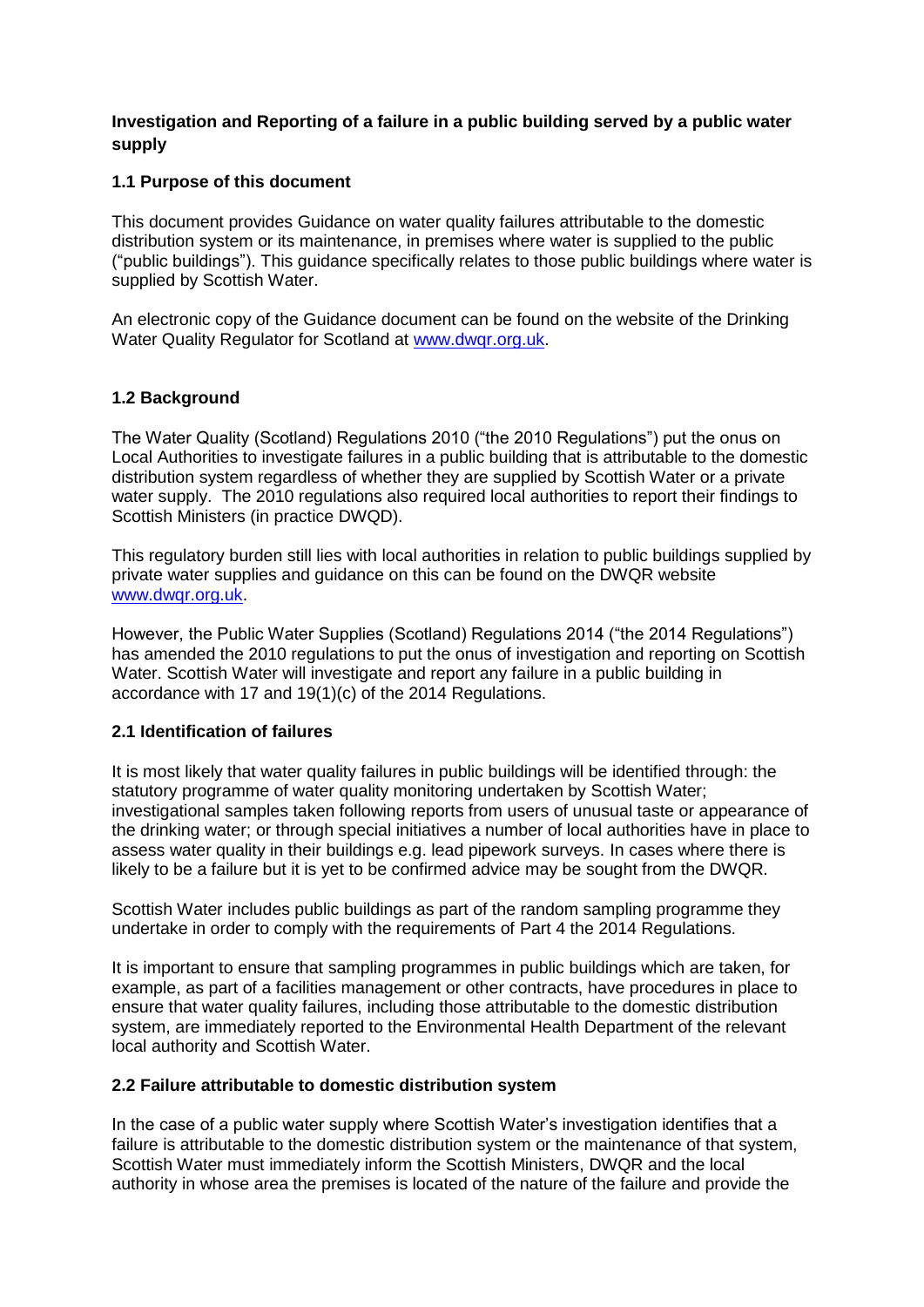responsible person and consumers with details of any immediate steps that in the opinion of Scottish Water it is necessary or desirable to take in the interests of human health.

The notice from Scottish Water should inform consumers in layman's terms of:

- i. the parameter that has failed;
- ii. the concentration or value of that parameter in the sample taken from the consumers' premises;
- iii. the prescribed concentration or value of that parameter (the value set out in the 2001 Regulations);
- iv. the significance of the failure (e.g. if Scottish Water considers that advice on health matters should be sought); and
- v. the reason for the failure (if known).

The notice must also inform consumers of the recommended steps to take in the interests of their health. These steps will depend on the nature of the parameter and the cause and extent of the failure. Examples of the steps that may be considered appropriate are:

- **Failures of microbiological parameters** advise boiling water for drinking and food preparation pending investigation of the issue.
- **Failures of the lead parameter (or other plumbing metals)** advise drawing off the water standing in the pipework and potentially using for purposes other than drinking or food preparation.
- **Failure of other parameters** are likely to be caused by ingress to the pipework within the consumer's premises (by permeation, leaking pipes or back siphonage)  $$ advise where necessary boiling water for drinking and food preparation or not to use water for drinking and food preparation.

**It is expected that Scottish Water, in line with current practice, will liaise with the local authority Environmental Health Department and CPHM prior to providing the building owner and/or occupier(s) with details of the immediate steps that Scottish Water recommend be taken in the interests of human health.** Where a potential danger to human health is identified Scottish Water should take immediate remedial action to protect the public supply if necessary (for example immediate installation of backflow prevention to protect the public water supply) followed by notification of actions to other stakeholders. In the case of **relevant water quality issues** supplied by the public water supply, the 2014 Regulations place a duty on both Scottish Water to notify the responsible person and consumers of the details of the failure and steps that should be taken to protect human health. To ensure that consumers are being provided with clear and consistent advice it is vital that liaison occurs between Scottish Water, the local authority Environmental Health Department, the local CPHM and where necessary DWQR prior to any notifications being sent to those affected by the **relevant water quality issue**, however this process should not unduly delay consumer notification. Scottish Water must ensure that at the same time as a copy of any failure communication is sent to the responsible person it forwards a copy of that communication to the Scottish Ministers, DWQR, the appropriate local authority and the local health board.

In accordance with the existing procedures for public water supplies Scottish Water is required to submit electronically an initial event notification to the DWQR, local authority Environmental Health Department and the Consultant in Public Health Medicine (CPHM) for the local health board in which the water quality failure occurs. **Should the failure present**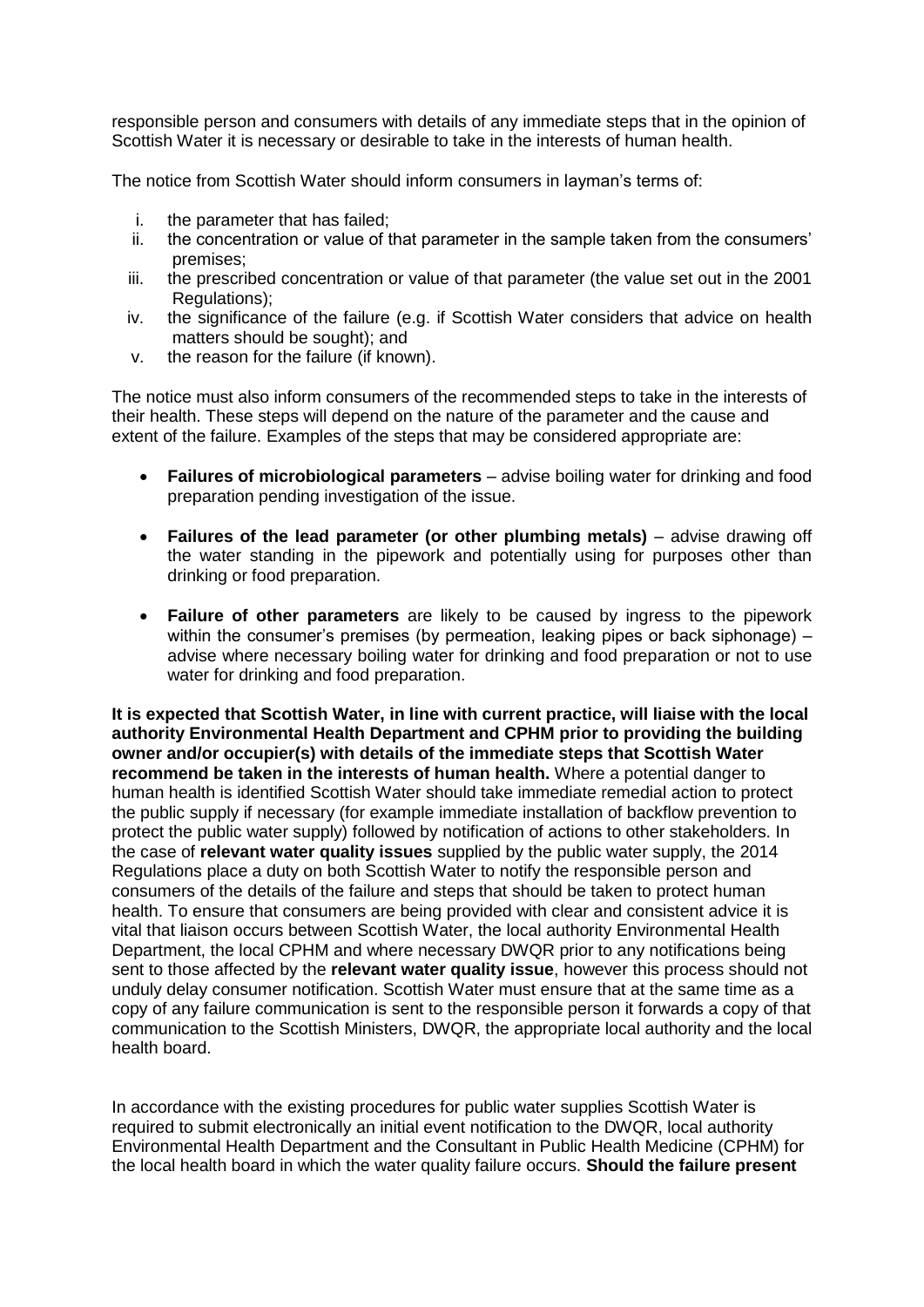**an immediate risk to human health immediate contact should be made by telephone to pre-agreed contacts.** Following the initial notification Scottish Water will provide update notifications as necessary and finally an outcome notice once water quality has been restored or the cause of the failure is proved to be the domestic distribution system or the maintenance of that system.

Regulation 19 of the 2014 states that on completion of their investigation they must report their findings to Scottish Ministers, DWQR and the local authority in which the public building is located. Regulation 19 clearly sets out what information should be in the report.

## **3.1 Remedial powers of local authorities where domestic distribution failure affects supply to public**

The 2014 Regulations have not amended local authorities remedial powers. Section 76FB of the 1980 Act requires local authorities to serve a notice on the person who owns or is otherwise responsible for the domestic distribution system of the premises affected by the **relevant water quality issue** (the responsible person) to ensure that the necessary remedial action is taken as soon as possible to restore a wholesome supply of water and protect human health. Unless the **relevant water quality issue** is considered trivial local authorities must take steps to ensure that affected consumers are notified of the remedial action set out in the section 76FB notice.

Neither the Drinking Water Directive nor the resulting Scottish legislation define the term 'trivial'. Local authorities, in relation to their wider public health role, have long taken a riskbased proportionate approach to enforcement and it is expected that this will continue under the 2010 Regulations. Local authorities should continue to exercise their professional judgement to determine whether a **relevant water quality issue** is trivial or whether it is non-trivial and / or poses a risk to human health.

A notice served under section 76FB must:

- give particulars of the **relevant water quality issue** in respect of which the notice is served;
- specify any steps which the local authority require to be taken for the purposes of ensuring a wholesome supply and protecting human health;
- specify a period for the performance of each step;
- specify the advice (if any) which the local authority require the responsible person to communicate to consumers of the supply;
- specify any steps which the local authority require to be taken for the purpose of communicating such advice; and
- specify a period ending not less than 28 days after the day on which the notice is served within which any representations or objections with respect to the notice must be received by the local authority.

Where the local authority considers that the **relevant water quality issue** constitutes a potential risk to human health the local authority must ensure that the steps specified in the section 76FB notice are sufficient to protect human health. When identifying the steps necessary to protect human health the local authority must take account of the health risks resulting from an interruption to the supply or a restriction in the use of water intended for human consumption. As is the current practice it is recommended that local authorities liaise closely with the local health board and where appropriate Health Protection Scotland when